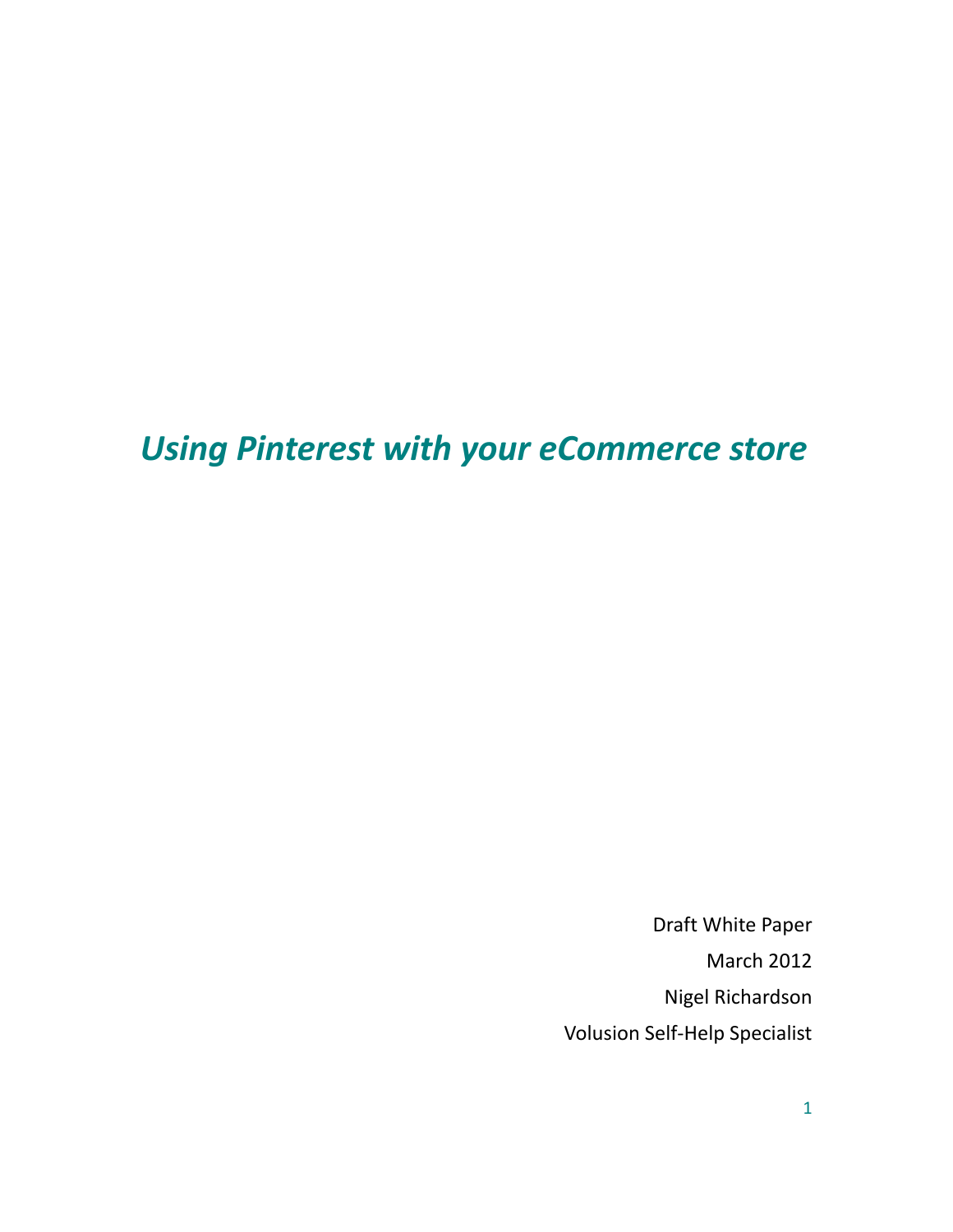## *Introducing Pinterest*

Although it's been around since late 2009, it seems as if Pinterest just now has taken the Social Media world by storm, amassing an amazing *11 million* visits a week by the end of 2011 – *40 times* what the site was getting just six months ago. Not bad for a still in beta, invitation-only site whose purpose and use is still a mystery to many!

But what exactly is Pinterest? If you've stumbled across a site and seen page after page of wedding cakes and fancy dresses, you might be wondering whether there is any way such a platform can be integrated with an eCommerce business like your own.

This white paper intends to clear up any questions you might have about Pinterest and show you how easy it is to get free, self-generating publicity for your products amongst the web's most sought-after demographic and open up a whole new channel of potential buyers!

# *What is Pinterest?*

Pinterest is without doubt the fastest growing social network sites on the web at the moment. According to statistics released by the ComScore last month, Pinterest now receives over 10 million unique visitors a month, and is outranked among social networking sites by only Twitter and Facebook. Indications are that it is already the most popular social bookmarking site for women, particularly affluent women who are likely to make online purchases – in other words, the section of the market that no eCommerce business can afford to ignore!

So what is Pinterest for? Well, to put it simply, and as its name implies, Pinterest is an online pin board. Users create boards or collections of boards, and then pin to them things they find online that interest or inspire them. It is most notably used for planning weddings, creating highly visual, annotated wish lists that are not tied to one store. Other common uses are home decoration, sharing recipe collections, photographs of favorite places,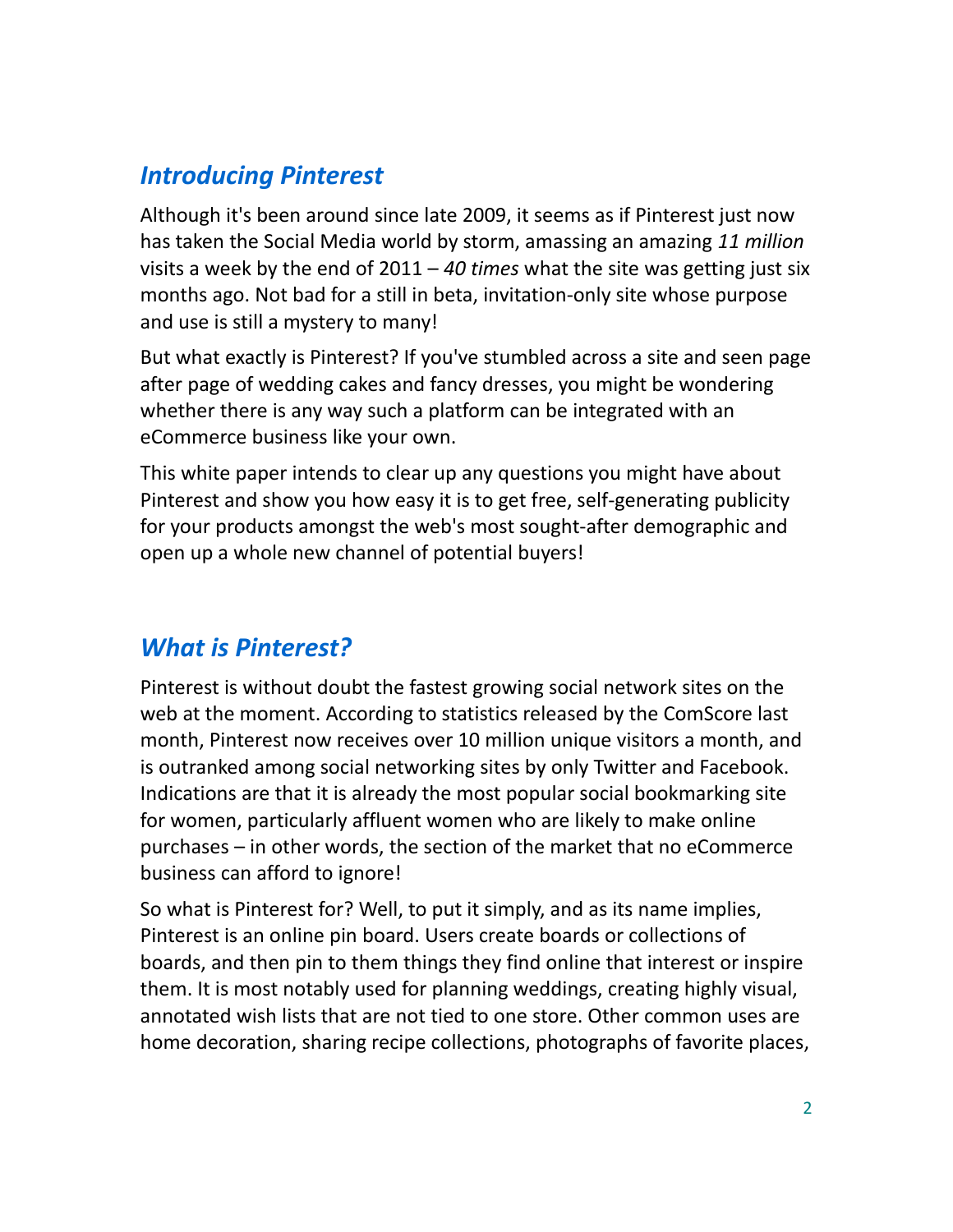crafts, this year's fashion must-haves, in fact collections of anything and everything.

Anyone wanting to set up a Pinterest board has to first request an account. This currently takes a few days, but it's been made clear that this is a temporary situation and soon users will be able to create their own accounts as they would any other social media platform.

Once a user has an account, she can install the "pin" button to her browser and start "pinning" images to her board. All this means is that when a user finds something she wants to add to her board, she simply hits the "pin" button. (If there is more than one image on the page, she is asked to choose which one she wants to pin.) She can then select which "sub-board" she wants to pin the image to, and amend the text to be displayed if required. Images on a Pinterest board are hyperlinked to their original source, driving traffic back to external sites. Fellow Pinternet users can "Like" or "Comment" on a "pin" in the same way as Facebook.

Although users can pin images from almost any web page, most tend to follow their friends or favorite brands or stores, and pin images from these. There is also a search function within Pinterest enabling a user to search within other boards rather than the entire web for a specific keyword or words. Therefore to really make the most of Pinterest you will need to:

- set up your own Pinterest boards
- make your product pages "pin-able"

## *Setting up your own Pinterest board*

Go to [pinterest.com](http://pinterest.com/) and apply for your account. While you wait to get your invitation, you should take a look at other business's Pinterest boards, decide how you want to lay your board out, and if you need to create a special header graphic etc. [Neiman Marcus](http://www.pinterest.com/neimanmarcus/) provides a good example of an early adaptor that seems to have immediately grasped how to do it right –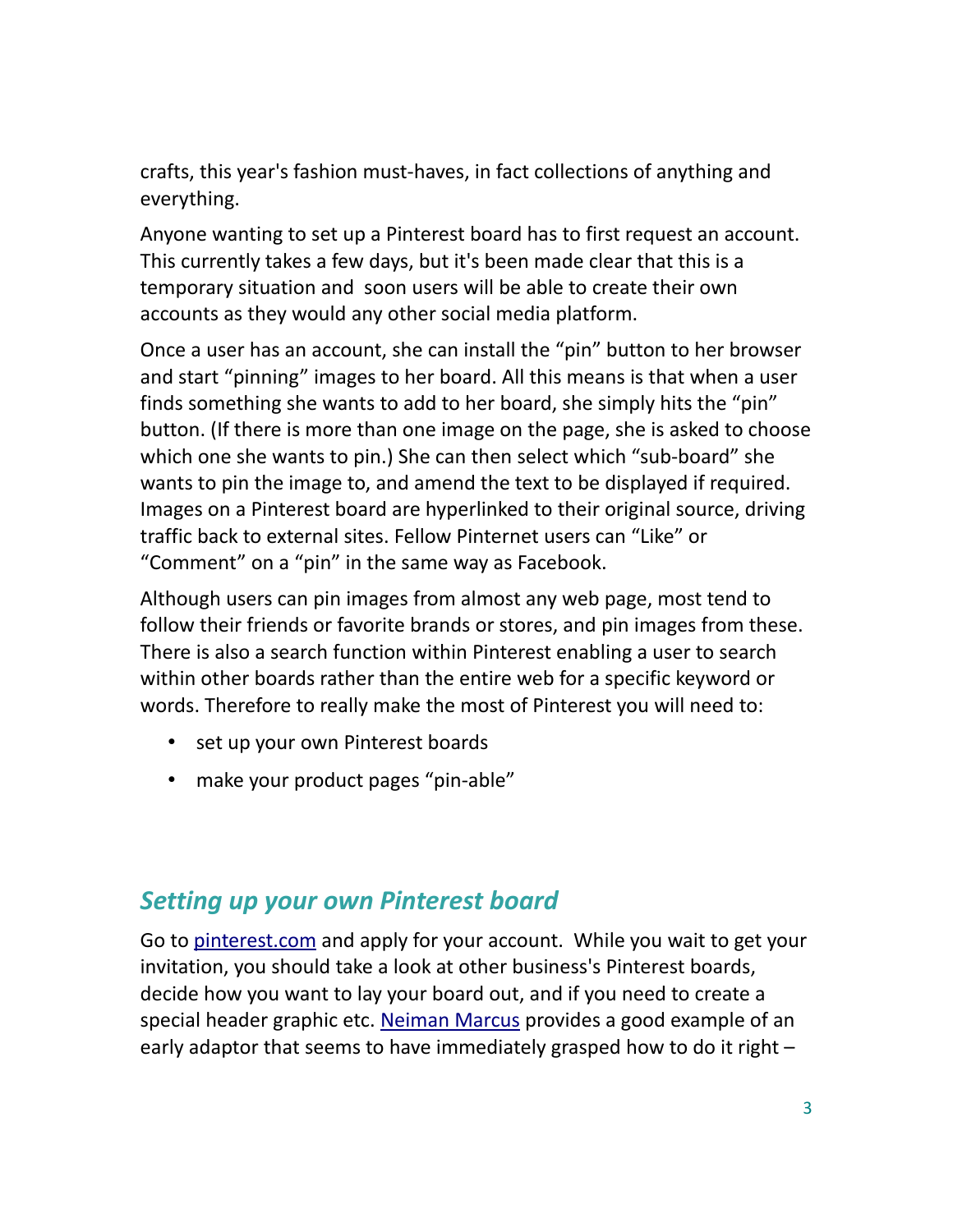however, other brands may be just as useful in showing you how not to do it!

#### **Add pins to your board**

You now need to pin your products from your eCommerce webpages to your Pinterest store.

- 1. Make sure you're signed into your Pinterest account.
- 2. Go to your storefront, display the first product you want to pin, and click the *Pin It* button.
- 3. A new browser window opens showing the images on the page. Click on the image you want to pin.
- 4. A new window opens showing this image. Select the board you want to display this on\* and enter a description of up to 500 characters. In addition to plain text, the following can be used:
	- $\bullet$  To display a price, prefix it with a dollar sign (\$).
	- To display a link, enter the full URL including the *http://* prefix.
	- You can also use hashtags (eg *#shoes*). This will associate this pin with all others with this hashtag on the Pinterest platform. It will be displayed as a hyperlink on your board. Clicking on this will display the latest pins throughout Pinterest with this tag.

Congratulations, you've created your first pin!

\* To create a new board, scroll to the bottom of the list, enter the name in the *Create New Board* field, and then click *Create*. You can then add the pin to this board.

#### **Tell your customers to follow your Pinterest board**

You'll want to tell all your customers to follow your Pinterest board, so log into your Pinterest account, and go to [pinterest.com/about/goodies/.](http://pinterest.com/about/goodies) Scroll down to the *Follow Button for Websites* section, where you'll find a nice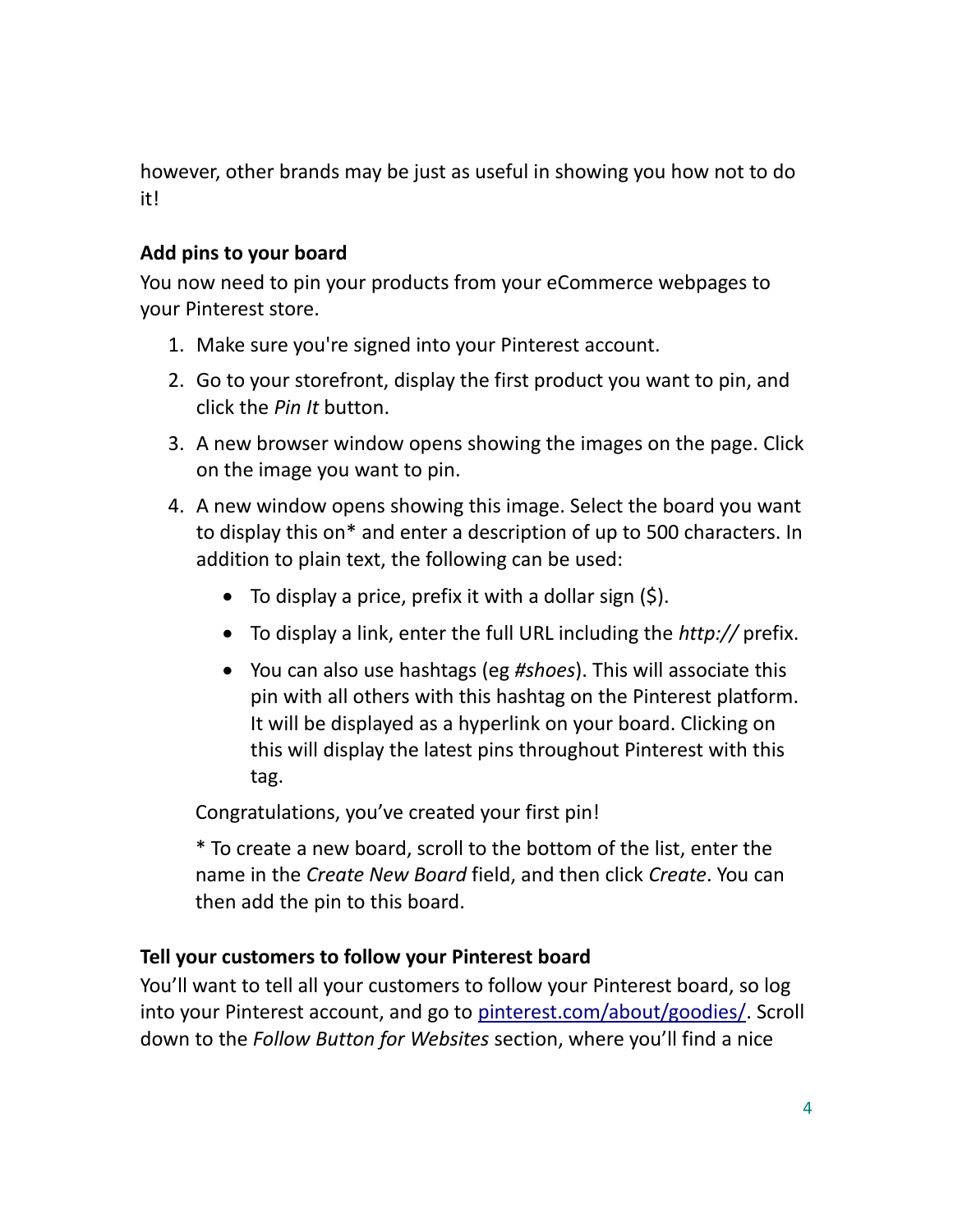selection of buttons, along with the code for each button.

You can now paste this code into your storefront header/footer, in your store's *Nav Menu Promotions* and into your promotional Newsletters the way you do with your Facebook and Twitter pages.

#### **Using your board**

Continue adding pins and creating new boards as appropriate. If you have a blog, or other pages you want to pin to your Pinterest board you can do this as long as they have images. You can also pin pages from other websites – affiliates, friends, etc – enabling you to personalize your board as desired.

Also, don't just pin your own products – pretty much the first rule of the Pin Etiquette guide is *"Avoid Self Promotion."* Pin other things you think your customers and potential customers will be interested in and would also want to share. Obviously you won't want to pin your competitors' products, but go for brands, products and anything else that compliment your own, that form part of the lifestyles that your customers have or aspire to. You might not sell designer couture, but why not show your products alongside them, or at least on a "Things we love" section? And you should follow other boards - expanding your network will bring people beyond your customer base to your board, and then to your site!

#### **Tips**

- It's a good idea to create a personal Pinterest account (with a different email address) so that you can see what your page will look like to customers.
- Create multiple "sub-boards" rather than one large, undisciplined board. Although unbridled enthusiasm is a key Pinterest requirement, remember to stay organized. Despite everything, you want to get people to click back to your store and make purchases, not get swept away with a mass of pretty images!
- Stay up to date. As mentioned earlier, Pinterest is going through pretty wild times right now, introducing new features and concepts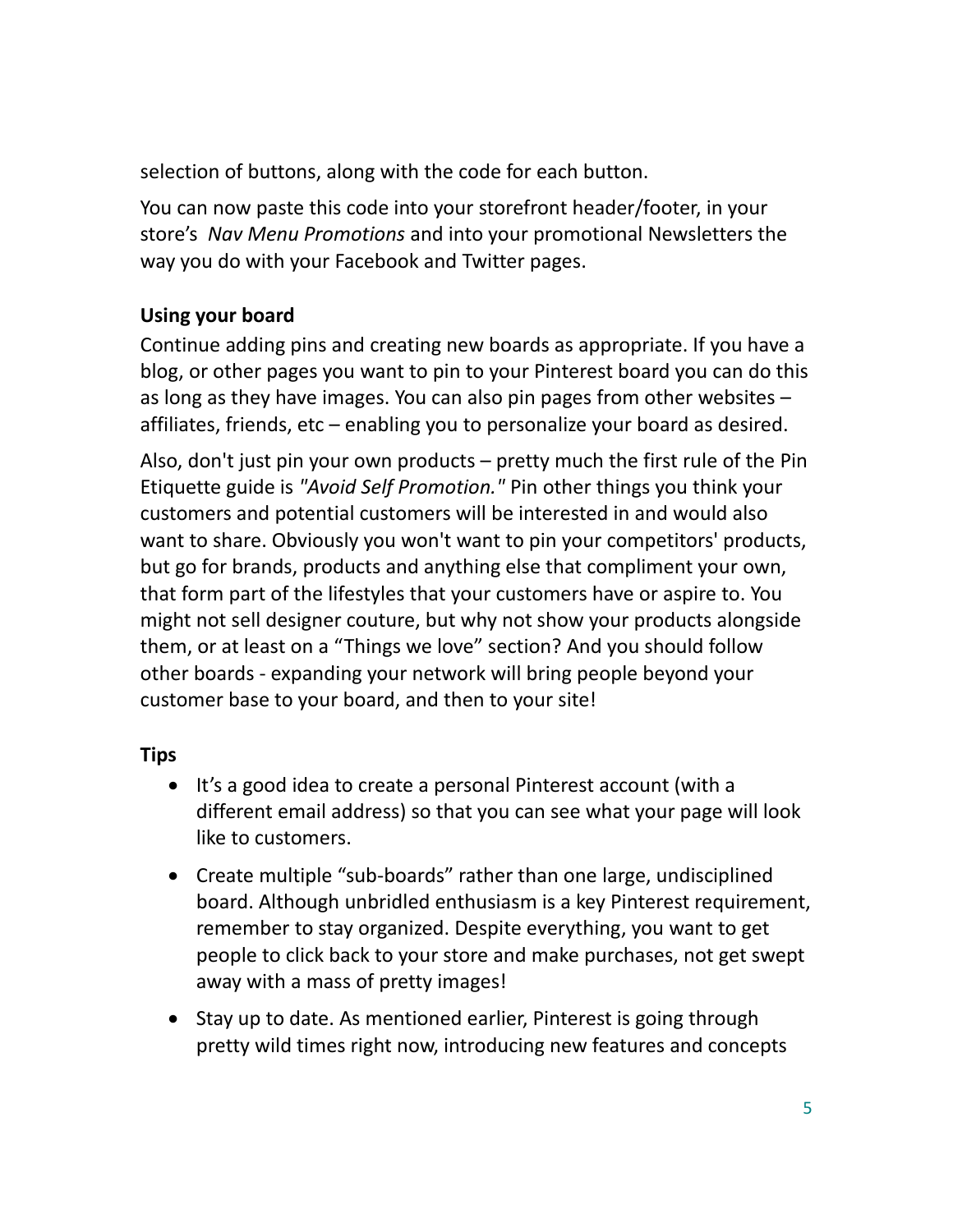almost every day. Don't let your content grow stale, and don't leave "pins" to discontinued or changed products.

 Have fun. Although most major brands are getting into Pinterest and are serious about it, the majority of Pinterest boards are ordinary people using it for fun, and that's something that is hard to analyze. But that person whose board consists mostly of photographs of poached eggs and bad puns may post a "pin" that brings your serious revenue!

## *The Volusion "Pin It" button*

As well as setting up your own Pinterest board, you'll want to make the products or serices in you main eCommerce store as "pin-able" as possible. Although Pinterest users can pin any of your products to their boards using the "Pin It" button in their browser, we've created our own Pinterest button to go with our other social media sharing buttons to gently encourage them to do so.

#### **How to put the "Pin It" button on your product pages**

You don't have to do a thing if you've got the *AddThis* feature enabled – you'll find you already have the *Pin It* button displayed on every product pages. And if you haven't enabled *AddThis* yet:

- 1. Go to **Inventory > Products**.
- 2. Select **All Product Settings** from the **Settings** dropdown.
- 3. Select **Enable Share Button**.
- 4. Click **Save**.

You'll now see that all of your products display buttons for Facebook, Twitter, Email, Google +1, and Pin It.